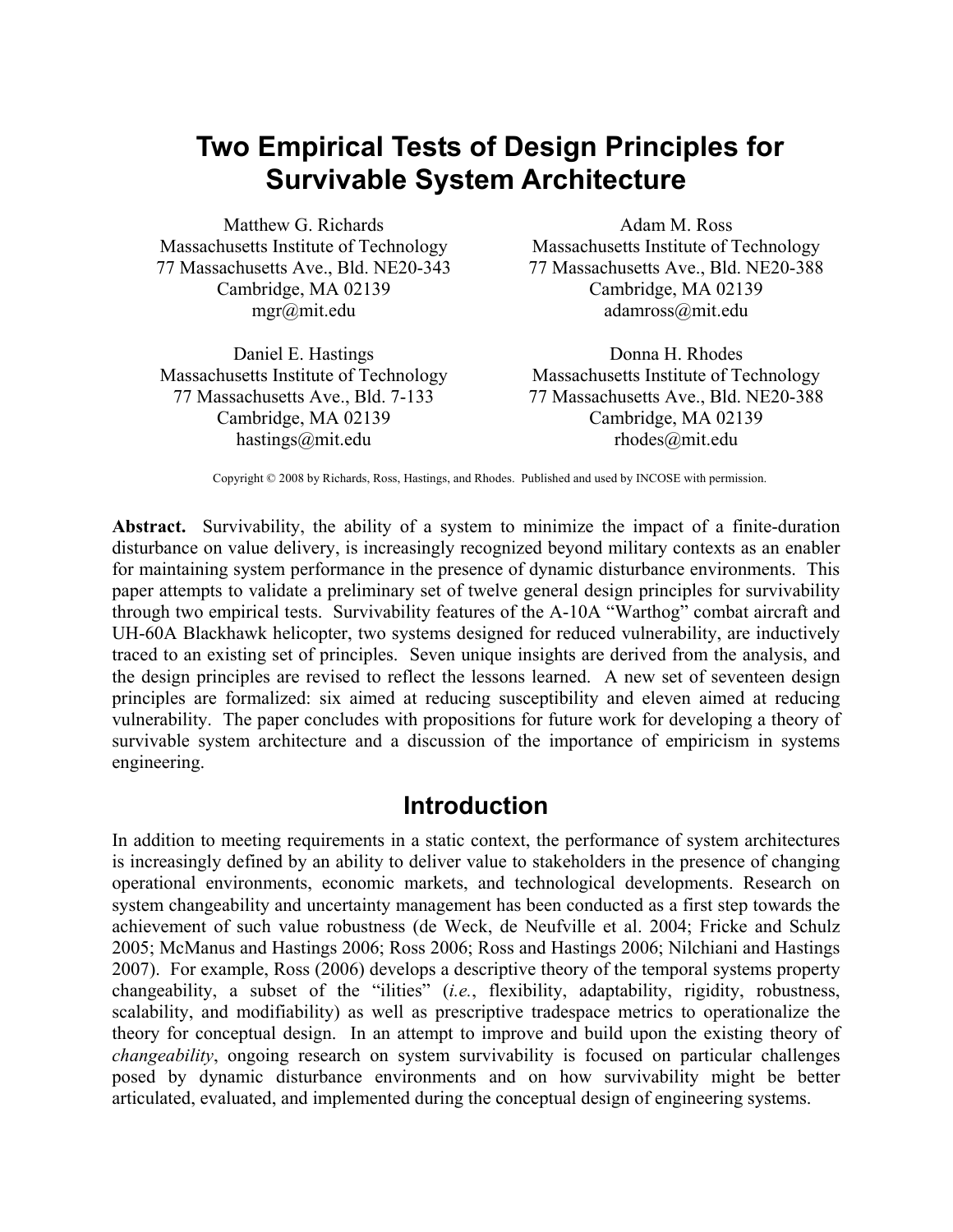The operational environment of engineering systems is increasingly characterized by disturbances that may asymmetrically degrade performance, particularly for systems with networked structures. Examples of impulse events triggering catastrophic losses include the tragic events of September 11th, 2001 (Kean, Hamilton et al. 2004), the Northeast Blackout of 2003 (Abraham and Efford 2004), and Hurricane Katrina (Knabb, Rhome et al. 2005). More recently, China's successful test of an anti-satellite (Asat) weapon against an aging Chinese Feng Yun 1C weather satellite in January 2007, has incited calls for enhancing spacecraft survivability (Covault 2007). The Asat test underscores several of the findings of the 2001 Rumsfeld Commission to Assess U.S. National Security Space Management and Organization: (1) that satellites are vulnerable to a broad spectrum of hostile acts (e.g., denial and deception, interference, jamming, microsatellite attacks, nuclear detonation), (2) that the impact of such surprise attacks could constitute a "Pearl Harbor" in space, and (3) that there is a need to increase spending on space surveillance and control measures (Rumsfeld, Andrews et al. 2001).

Despite growth in the scope, frequency, and magnitude of disturbances, a 2000 report for the U.S. Army Research Laboratory on systems and networks with critical survivability requirements draws several troubling conclusions (Neumann 2000). In particular, inadequacies are identified in the ability of systems engineers and architects to manage such risks. Existing criteria and systems architecting methodologies for evaluating highly survivable systems and networks are found to be "incomplete and inadequate." Furthermore, it is noted that there is "almost no experience in evaluating systems having a collection of independent criteria that might contribute to survivability" nor in examining the interactions among different criteria. These shortcomings make it difficult to specify, develop, procure, operate, and maintain systems with critical survivability requirements.

In addition to being a poorly understood system property, survivability at the architecture level is further complicated when issues extending beyond design of the technical system are internalized, such as operational behavior, human factors, and supporting infrastructures (Hollnagel, Woods et al. 2006). Although survivability is an emergent system property that arises from interactions among components and between systems and their environments, conventional approaches to survivability engineering are often reductionist in nature *(i.e.*, focused only on selected properties of subsystems or modules in isolation). Furthermore, existing survivability engineering methodologies are normally based on domain-specific operating scenarios and presupposed disturbances rather than a general theory with indeterminate threats. As a result, current models provide limited insights for senior decision makers, who trade system survivability with cost and utility during conceptual design. Development of a generic survivability framework and associated design methodologies represent both a need and an opportunity for growth within systems engineering.

Three sections compose the body of the paper. First, preliminary results of a theory of survivable systems architecting are presented. These preliminary results include a value-centric definition and conceptualization of survivability, a generic framework for analyzing system interactions with natural and synthetic hostile environments, and a set of twelve design principles for the achievement of survivable system architecture (Richards, Hastings et al. 2007; Richards, Ross et al. 2007). Second, the validity of the twelve design principles—deduced from the generic survivability framework—is explored through a series of empirical tests. In particular,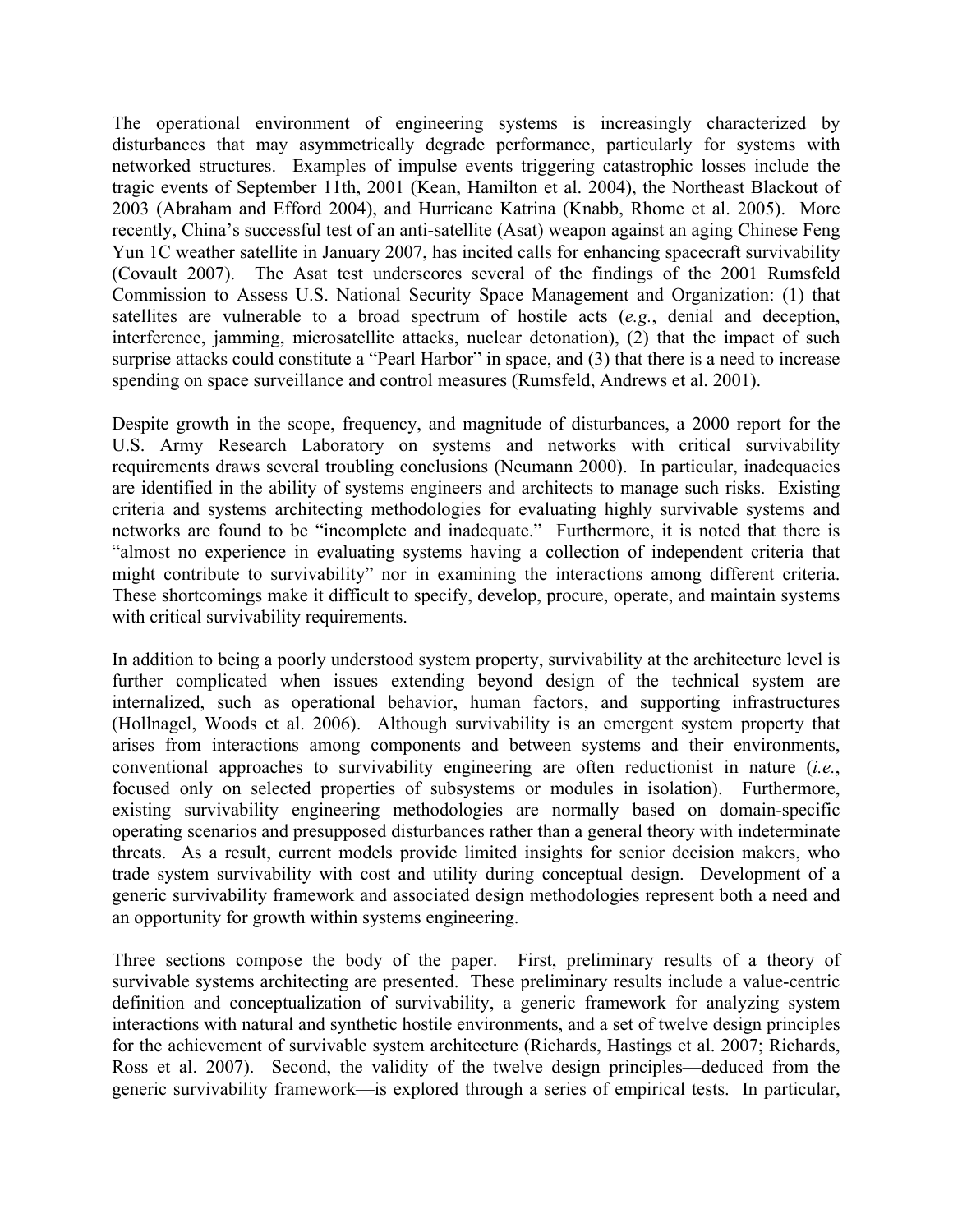survivability features in two existing aerospace systems—the A-10A Thunderbolt II combat aircraft and UH-60A Blackhawk helicopter—are traced to the set of twelve general design principles. Third, the results of this inductive mapping are integrated into the existing theory. A need to expand the survivability framework is discussed, and new design principles are identified. The paper concludes with a discussion of the value of empirical research in systems engineering and of the implications of the updated theory for architecting survivable systems.

## Survivability Theory Development

### Survivability Definition

Success of a system is dependent on how much value it is perceived to deliver to its stakeholders. Value, in this sense, is considered to be synonymous with net benefit (i.e., received benefits less costs for receiving those benefits). Unless the stakeholders care about the mechanism by which value is delivered, which is rare, the system is free to deliver value by many possible means. Taking the value-centric perspective, system designers are freed to consider multiple paths to achieve the same value delivery (Ross 2006). The multi-path view is useful for considering survivability issues when original value delivery mechanisms may be blocked by a disturbance.

Given that all systems exist to deliver value, a value-centric definition of survivability has the additional advantage of achieving domain neutrality. Another desirable attribute of a survivability definition is an internalization of temporal properties because survivability is an aggregate system property that reveals itself over time. These principles, and the desire for a quantitative formulation, guided the development of the following definition.

#### Survivability is the ability of a system to minimize the impact of a finite-duration disturbance on value delivery.

As discussed in Ball's (2003) formulation for aircraft combat survivability, design for survivability may be approached in terms of reducing susceptibility, and in terms of reducing vulnerability. Survivability may be achieved through either (1) the reduction of the likelihood or magnitude of a disturbance, Type I survivability, or (2) the satisfaction of a minimally acceptable level of value delivery during and after a finite disturbance, Type II survivability.

Figure 1 illustrates Type I and Type II survivability across two epochs, time periods of a fixed context (Ross 2006). Type I survivability, appearing as a dashed horizontal line, is achieved if the disturbance never reduces the delivered value [V(t)] below the required value threshold [V<sub>x</sub>]. Type II survivability is more involved: Following successful value delivery during Epoch 1a, the system experiences a finite-duration disturbance during Epoch 2 that degrades performance. Once the disturbance ceases, the environment reverts back to the original context, Epoch 1b. In order to determine whether the system is survivable, several factors must be defined: the minimum acceptable value to be delivered during the disturbance  $[V_e]$ , the permitted recovery time elapsed past the onset of the disturbance  $[T_r]$ , the minimum acceptable recovered value after the recovery period is complete  $[V_x]$ . In Figure 1, the system achieves Type II survivability by maintaining value delivery  $[V(t)]$  at a level above the emergency value threshold  $[V_e]$  and then recovering to deliver value above the required value threshold  $[V_x]$  within the permitted recovery time  $[T_r]$ .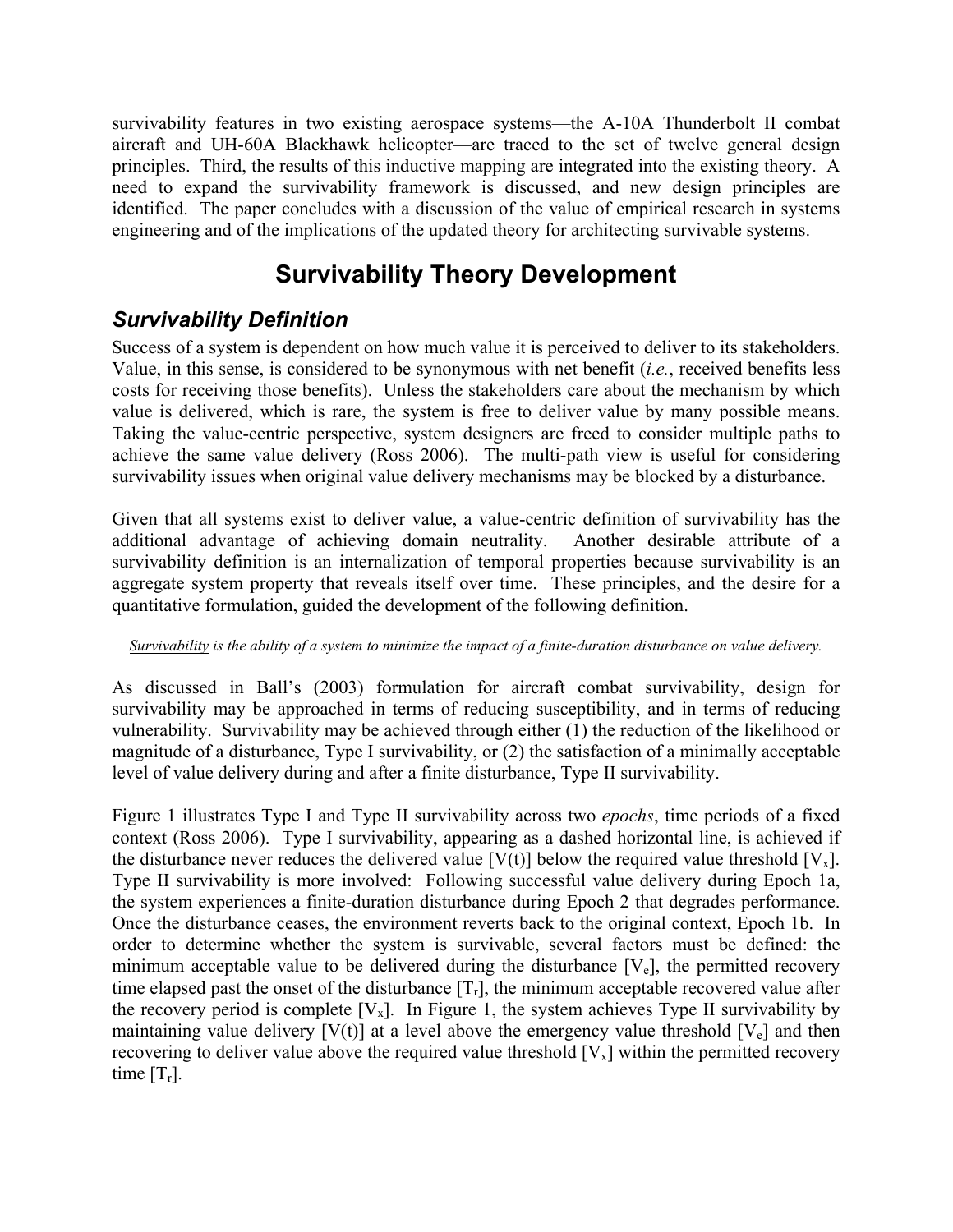

Figure 1. Definition of Survivability

#### Survivability Framework

Having established a definition of survivability, a preliminary framework was developed for visualizing and deriving design principles of survivability (Figure 2). Consisting of the minimum set of elements needed to describe the interaction between a system and a given hostile environment, the framework includes a simple network representation of heterogeneous nodes and arcs of the technical system architecture, a system operator characterized by an internal change agent, and a hostile environment characterized by an external change agent. Changes in the arrangement of these elements are used to provide insights into survivability.



The external change agent in Figure 2 is an abstraction of a source of disturbances, whether an intelligent adversary or natural phenomenon. For the case of an intelligent adversary, decision-making of the external change agent is based on an "observe  $\rightarrow$  decide  $\rightarrow$  act" (ODA) cycle. Observation of

Figure 2. Generic System-Disturbance Representation

the system and its environmental context informs utility-maximizing decision-making, which in turn governs disturbance activity. This model of the behavior of the external agent is inspired by the Boyd cycle, also known as the Observe, Orient, Decide, and Act (OODA) loop (Osinga 2006). (In this research, the orient phase is considered a subset of the decide phase.) Developed to prescribe activity in combat, the OODA loop emphasizes getting "inside" the decision cycle of an enemy to enhance military success and survivability. The ODA loop representation of the decision-making of an intelligent adversary was employed to parse out the design principles of survivability that are related to the strategic interaction between the internal and external change agents.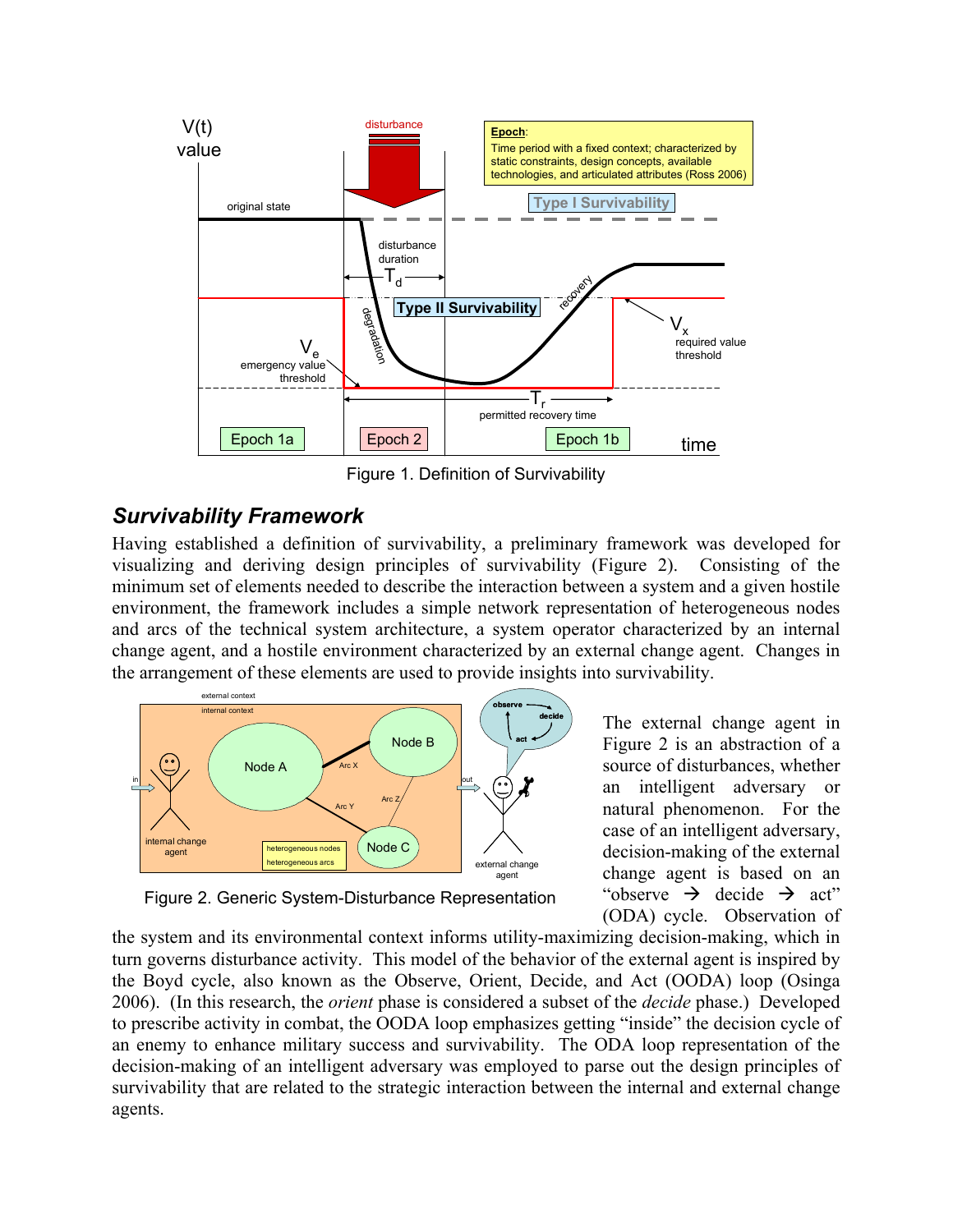### Preliminary Design Principles

Utilizing the framework discussed above, twelve design principles for enhancing survivability were enumerated (Richards, Ross et al. 2007). For example, the Type I design principle of concealment was abstractly represented as a blending of the system nodes and links into the internal context whereas the Type II design principle of hardness was represented as an increase in the thickness of the shells around each node. In total, six design principles for enhancing Type I survivability were initially identified: (1.1) prevention, (1.2) mobility, (1.3) concealment, (1.4) deterrence, (1.5) preemption and (1.6) avoidance. Six design principles for enhancing Type II survivability were also enumerated: (2.1) hardness, (2.2) evolution, (2.3) redundancy, (2.4) diversity, (2.5) replacement, and (2.6) repair. Table 1defines each of these principles and Figure 3 illustrates how each of these twelve design principles may positively affect value during a disturbance lifecycle.



Disturbance Lifecycle

## Survivability Design Principles: Two Empirical Tests

The previous section described how design principles of survivability were deductively enumerated from an abstract theoretical framework consisting of the minimum set of elements needed to characterize the interaction between a system and a given hostile environment. In this section, the validity of these results is empirically tested through an inductive mapping of survivability features on existing systems to the set of design principles. Following an overview of the methodology used to trace domain-specific instantiations of survivability features to the general principles, results from two systems are presented: (1) the A-10A Thunderbolt II combat aircraft and (2) the UH-60A Blackhawk helicopter.

#### Methodology

In addition to objectivity and control, empiricism—the doctrine that knowledge derives from experience—comprises an underlying principle of the scientific method. The benefits of empiricism for enriching the quality of systems engineering research and for enhancing the standing of systems engineering in the academic community have been well documented (Valerdi and Davidz 2007). In this work, the purpose of empirical testing is to check for completeness, logical consistency, and taxonomic precision of the survivability framework. Testing for both internal and external validity is an essential step in the development of a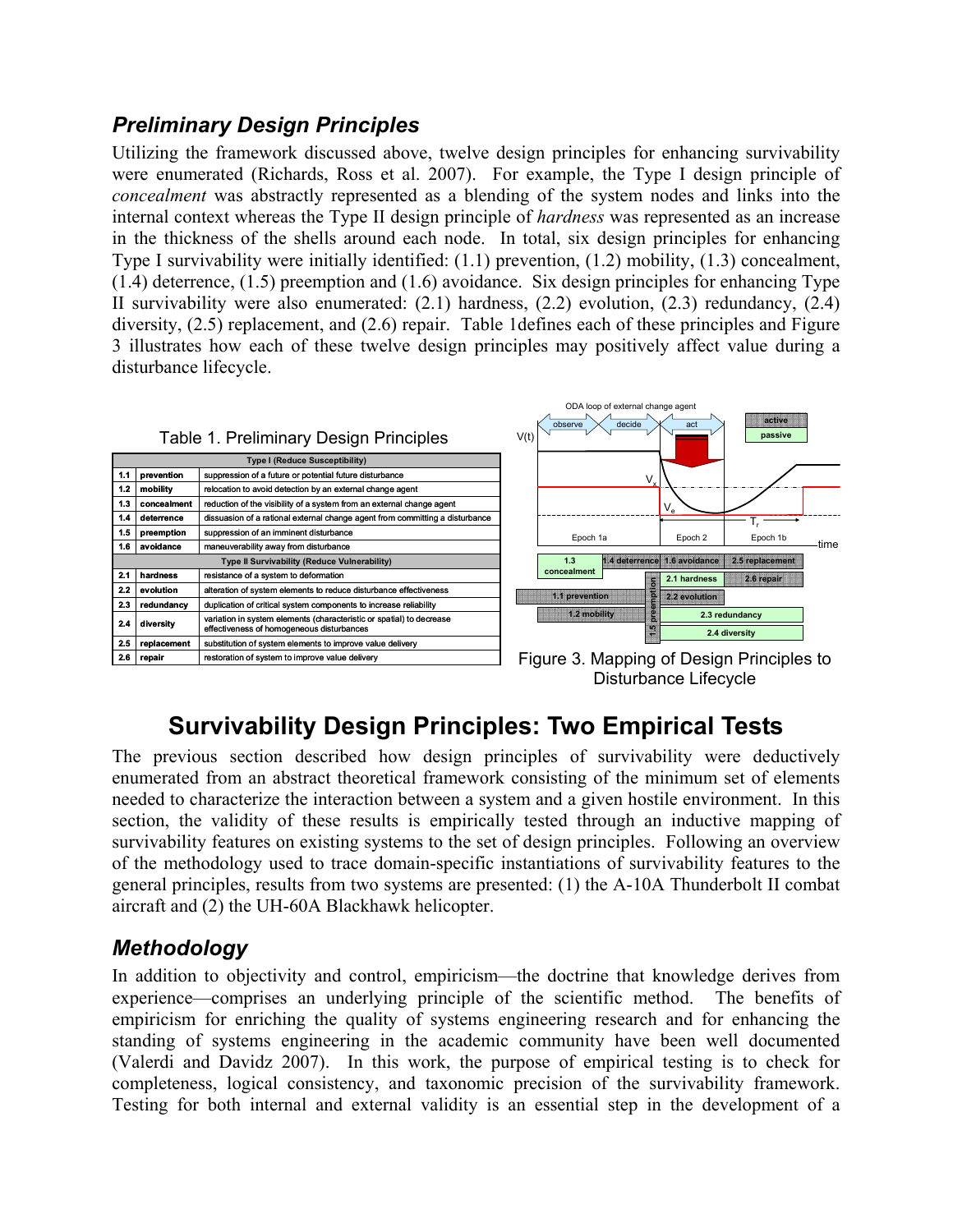verifiable, repeatable, and theoretically-sound methodology (Frey and Dym  $2006$ ).<sup>1</sup>

The process of empirically testing the survivability design principles begins by attempting to establish traceability from survivability features in operational systems to the twelve general design principles (e.g., a bumper shield installed on a satellite for mitigating the impact of orbital debris would map to the design principle *hardness*). These mappings are not necessarily one-toone. For example, weapon systems on a combat aircraft might be used for prevention, deterrence, and preemption—each of which constitutes a unique design principle of Type I survivability. By conducting such mappings for the survivability features over multiple systems, the validity of the design principles can be evaluated  $(i.e.,$  Are there survivability features that cannot be traced to any design principles? Does each design principle have a clear meaning within the domain of a particular class of systems?).

In the following sections, matrices are used to qualitatively illustrate traceability of survivability features in operational systems to the twelve design principles. One matrix is constructed for each system under investigation. Survivability features (grouped by subsystem) comprise the rows and the twelve preliminary design principles comprise the columns. Relationships are represented with "X" marks – an indication that one of the functional requirements of the feature (row) achieves survivability utilizing a particular set of design principles (columns). It is expected that utilization of a particular feature should involve the application of one or more design principles. If logical inconsistencies or other issues arose while establishing traceability, those portions of the matrices were shaded in grey. These grey regions will be subjected to more rigorous analysis and will potentially inform improvements to the existing design principle set.

In selecting systems for the inductive mapping, three factors were considered: (1) the disturbance environments associated with a system's operational context, (2) access to data regarding system survivability features, and (3) striking an appropriate balance between depth and breadth for a conference paper. Given these factors, two aerospace systems—a combat aircraft and a military helicopter—were selected for the empirical tests.<sup>2</sup>

## Test #1 – A-10A Thunderbolt II Aircraft

The A-10 "Warthog" is a single-seat, twin-engine combat aircraft used by the U.S. Air Force (USAF) to provide close air support for ground forces. Equipped with 16,000 pounds of mixed ordnance, including a 30-mm gun and air-to-surface missiles, the primary mission of the A-10 is to attack tanks and other armored vehicles. As documented in Ball (2003), the motivation for developing the A-10 stems from the United States experience in the Vietnam War during which approximately 5000 aircraft—nearly equally divided between fixed-wing aircraft and helicopters—were lost. A large number of these aircraft were brought down by small arms fire,

<sup>&</sup>lt;u>.</u> <sup>1</sup> While internal validity is concerned with logical consistency, external validity refers to the empirical relevance of the theory (e.g., Can the findings be generalized? Is the methodology applicable outside of a laboratory-setting?) Neuman, W. (2006). Social Research Methods. Boston, Pearson.

 $2$  In testing the design principles against the A-10A and UH-60A, the unit of analysis is a piloted vehicle operating in a hostile combat environment (e.g., confronting guns and missiles carried by enemy air and ground systems). The required value threshold for the system is a safe and successful completion of a given mission. The emergency value threshold is met if the crew and vehicle are able to exit the combat zone despite a failure to achieve mission objectives. Survivability features may add value over the entire lifecycle of a given disturbance (*i.e.*, Epoch 1a, Epoch 2 and Epoch 1b).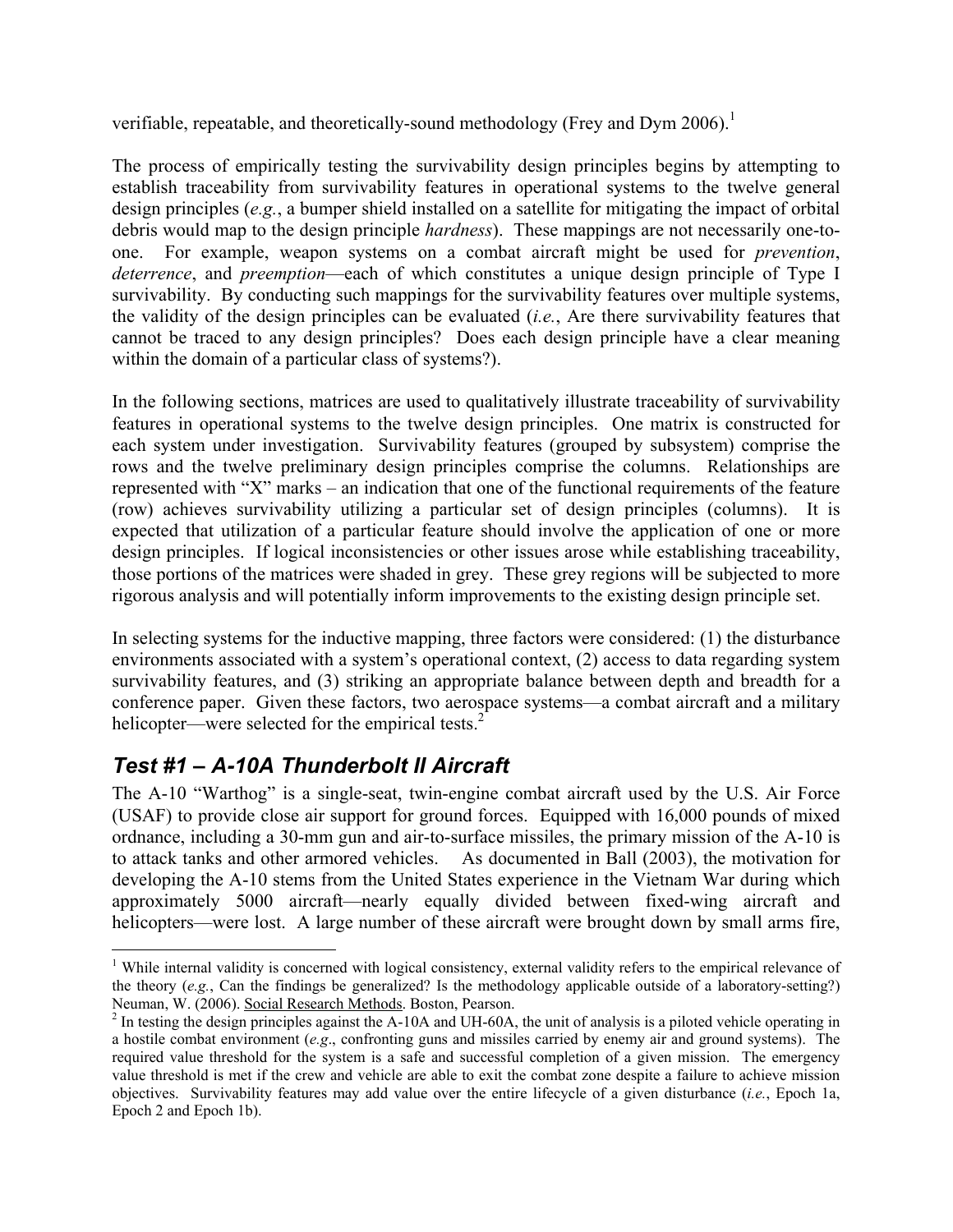surface-to-air missiles, and low level antiaircraft fire—indicating the need for reducing the vulnerability of future aircraft. To fill the need for survivable long-loiter aircraft for close air support, the A-10 was developed as a heavily armored aircraft incorporating over 100 vulnerability reduction features (Ball and Atkinson 1995). In doing so, the A-10 became the first USAF aircraft to be designed exclusively for the close air support mission as well as the first modern fixed-wing aircraft to be designed (from its inception) to a complete set of survivability requirements.



Figure 4. Some Vulnerability Reduction Features on the A-10A Thunderbolt II (Ball 2003)

Since its delivery to the USAF in 1977, the survivability of the A-10 has been validated through its extensive combat experiences, including the first and second Persian Gulf Wars, Kosovo, and Afghanistan (Ball 2003; USAF 2007). Among other attributes noted in the USAF fact sheet, "the aircraft can survive direct hits from armor-piercing and high explosive projectiles up to 23mm" into the "titanium bathtub" within which the pilot sits. The ability of the A-10 to absorb a gross amount of punishment was proven in the first Persian Gulf War. Flying an average of 193 missions per day for 42 days, the A-10 destroyed half of the armor in two Iraqi Republican Guard divisions while losing only six A-10 aircraft and two pilots (Smallwood 1993). Figure 4 illustrates some of the vulnerability reduction features incorporated into the A-10: self-sealing fuel tanks to prevent fires, explosions, and fuel supply depletion; redundant flight control, hydraulic, and fuel tank systems; and other features.

Upon gathering data on 42 survivability features of the A-10 from Ball and Atkinson (1995) and the USAF Fact Sheet (2007), the features were sorted into six categories (i.e., structure, cockpit, fuel system, propulsion, flight control, and armament) and traced to the twelve general design principles. Table 2 below presents the results of this empirical mapping. As one might expect, the density of Type II mappings is much higher than Type I mappings, strongly suggesting the emphasis designers placed on vulnerability reduction in the A-10. Not every feature contributing to the survivability of the A-10 is successfully traced to an existing design principle, and the mapping of some of the features was problematic (as noted in cells shaded grey). In the process of resolving these problem areas, potential improvements to the survivability framework, current set of design principles, and definition of certain design principles were revealed.

In the process of tracing the 42 survivability features of the A-10 to the design principles, four unique insights emerged. The first relates to the definition of *redundancy*. Moving down Table 2 to the first grey cell, one sees the survivability feature of [structure] long low-set wings (with flight possible even when missing half of a wing) intersecting with the design principle of redundancy. Redundancy, which is defined in terms of duplication of critical system components, is a poor fit for this survivability feature. Redundancy implies substitution of components to maintain a consistent level of performance whereas an ability to fly missing half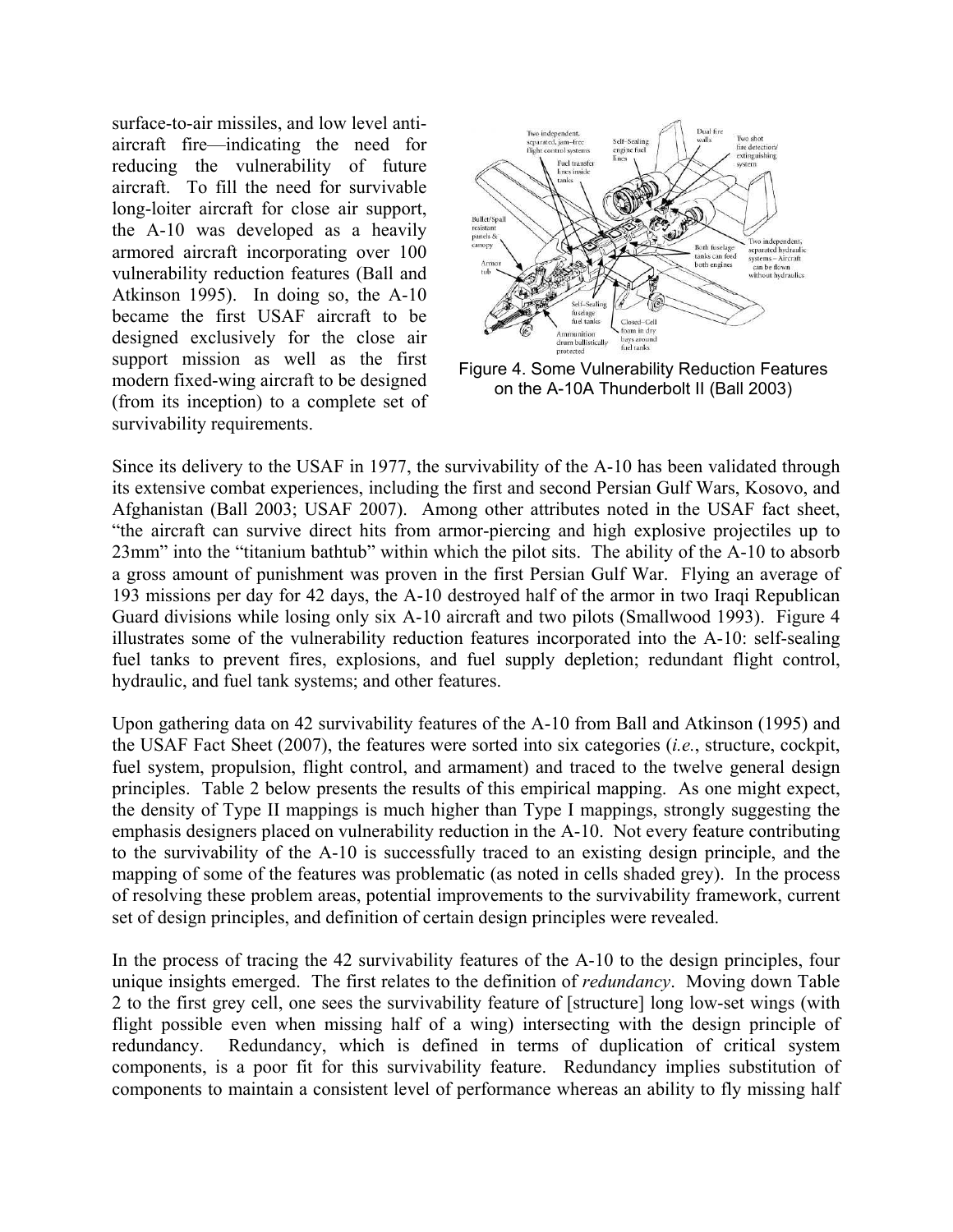of a wing is indicative of design margin. While redundancy and margin are related in terms of having something "extra," they are fundamentally different concepts because margin implies a continuum of capability which, if reduced, may impact end-user value. Another example in Table 2 of the benefit for having margin as a separate design principle is the [propulsion] one engine out capability *(i.e.*, the second engine does not provide true redundancy; rather, the propulsion system accommodates graceful degradation).

| Table 2. Tracing of A-10A "Warthog" Survivability Features to Design Principles |  |  |
|---------------------------------------------------------------------------------|--|--|
|---------------------------------------------------------------------------------|--|--|

|                |                                                                 | Type I (Reduce Susceptibility) |          |             |            |                         |           | Type II (Reduce Vulnerability) |                |                         |                         |             |                         |
|----------------|-----------------------------------------------------------------|--------------------------------|----------|-------------|------------|-------------------------|-----------|--------------------------------|----------------|-------------------------|-------------------------|-------------|-------------------------|
|                | A-10A: Sample Survivability Features                            | prevention                     | mobility | concealment | deterrence | preemption              | avoidance | hardness                       | evolution      | redundancy              | diversity               | replacement | repair                  |
|                | redundant primary structure                                     |                                |          |             |            |                         |           |                                |                | X                       |                         |             |                         |
|                | dual vertical stabilizers to shield heat exhaust                |                                |          | X           |            |                         |           |                                |                |                         |                         |             |                         |
| structure      | long low-set wings (flight possible even if missing 1/2 wing)   |                                |          |             |            |                         |           |                                |                | X                       |                         |             |                         |
|                | interchangeable engines, landing hear, and vertical stabilizers |                                |          |             |            |                         |           |                                |                |                         |                         |             | $\overline{\mathsf{x}}$ |
|                | pilot sits in a titanium/aluminum armor bathtub                 |                                |          |             |            |                         |           | х                              |                |                         |                         |             |                         |
|                | spall shields between armor and pilot                           |                                |          |             |            |                         |           | X                              |                |                         |                         |             |                         |
|                | bullet resistant windscreen                                     |                                |          |             |            |                         |           | X                              |                |                         |                         |             |                         |
| cockpit        | spall resistant canopy side panels                              |                                |          |             |            |                         |           | X                              |                |                         |                         |             |                         |
|                | <b>ACES-II ejection seat</b>                                    |                                |          |             |            |                         |           |                                | X              |                         |                         |             |                         |
|                | night vision goggles for operating in darkness                  |                                |          | X           |            |                         |           |                                |                |                         |                         |             |                         |
|                | situational awareness data link                                 |                                |          |             |            |                         |           |                                |                |                         |                         |             |                         |
|                | two self-sealing fuel tanks located away from ignition sources  |                                |          |             |            |                         |           |                                |                | X                       | X                       |             | X                       |
|                | short, self-sealing feed lines                                  |                                |          |             |            |                         |           |                                |                |                         |                         |             | $\overline{X}$          |
|                | wing fuel used first                                            |                                |          |             |            |                         |           |                                | X              |                         |                         |             |                         |
|                | most fuel lines located inside tanks                            |                                |          |             |            |                         |           | X                              |                |                         |                         |             |                         |
|                | redundant feed flow                                             |                                |          |             |            |                         |           |                                |                | X                       |                         |             |                         |
| fuel system    | open cell foam in all tanks                                     |                                |          |             |            |                         |           | X                              |                |                         |                         |             |                         |
|                | closed cell foam in dry bays around tanks                       |                                |          |             |            |                         |           | X                              |                |                         |                         |             |                         |
|                | draining and vents in vapor areas                               | X                              |          |             |            |                         |           |                                | $\overline{X}$ |                         |                         |             |                         |
|                | maneuverability at low airspeeds and altitude                   |                                | X        |             |            |                         | X         |                                |                |                         |                         |             |                         |
|                | two widely separated engines                                    |                                |          |             |            |                         |           |                                |                |                         | X                       |             |                         |
|                | engines mounted away from fuselage                              |                                |          |             |            |                         |           |                                |                |                         | X                       |             |                         |
|                | dual fire walls                                                 |                                |          |             |            |                         |           | X                              |                | X                       |                         |             |                         |
| propulsion     | fail-active fire detection with two shot fire extinguishing     |                                |          |             |            |                         |           |                                |                |                         |                         |             | X                       |
|                | engine case armor                                               |                                |          |             |            |                         |           | х                              |                |                         |                         |             |                         |
|                | separation between fuel tanks and air inlets                    |                                |          |             |            |                         |           |                                |                |                         | $\times$                |             |                         |
|                | one engine out capability                                       |                                |          |             |            |                         |           |                                |                | $\overline{\mathsf{x}}$ |                         |             |                         |
|                | two independent, separated mechanical flight controls           |                                |          |             |            |                         |           |                                |                | X                       | $\overline{\mathsf{x}}$ |             |                         |
|                | two rudders and elevators                                       |                                |          |             |            |                         |           |                                |                | X                       |                         |             |                         |
|                | armor around stick where redundant controls converge            |                                |          |             |            |                         |           | X                              |                |                         |                         |             |                         |
| flight control | two independent, hydraulic power subsystems                     |                                |          |             |            |                         |           |                                |                | X                       |                         |             |                         |
|                | manual reversion mode for flight controls                       |                                |          |             |            |                         |           |                                |                | $\overline{X}$          | X                       |             |                         |
|                | dual, electrically powered trim actuators                       |                                |          |             |            |                         |           |                                |                | X                       |                         |             |                         |
|                | less flammable hydraulic fuel                                   |                                |          |             |            |                         |           | X                              |                |                         |                         |             |                         |
|                | jam-free                                                        |                                |          |             |            |                         |           | X                              |                |                         |                         |             |                         |
|                | one 30 mm GAU-8/A Avenger Gatling gun                           | X                              |          |             | X          | X                       |           |                                |                |                         |                         |             |                         |
|                | 16,000 pounds of mixed ordnance                                 | X                              |          |             | X          | $\overline{\mathsf{x}}$ |           |                                |                |                         |                         |             |                         |
| armament       | infrared countermeasure flares                                  |                                |          | X           |            |                         |           |                                |                |                         |                         |             |                         |
|                | electronic countermeasures chaff                                |                                |          | X           |            |                         |           |                                |                |                         |                         |             |                         |
|                | jammer pods                                                     | X                              |          |             |            | X                       |           |                                |                |                         |                         |             |                         |
|                | illumination flares                                             |                                |          |             |            |                         |           |                                |                |                         |                         |             |                         |
|                | AIM-9 Sidewinder air-to-air missiles                            | X                              |          |             | X          | X                       |           |                                |                |                         |                         |             |                         |

The second insight arises from eight rows down with the [cockpit] situational awareness data link feature as well as near the bottom of the matrix with the [armament] illumination flares feature. In attempting to trace situational awareness to the framework, it was not clear which design principles, if any, are employed by these features. For example, just as health monitoring is necessary to conduct effective repair and replacement activities following a disturbance,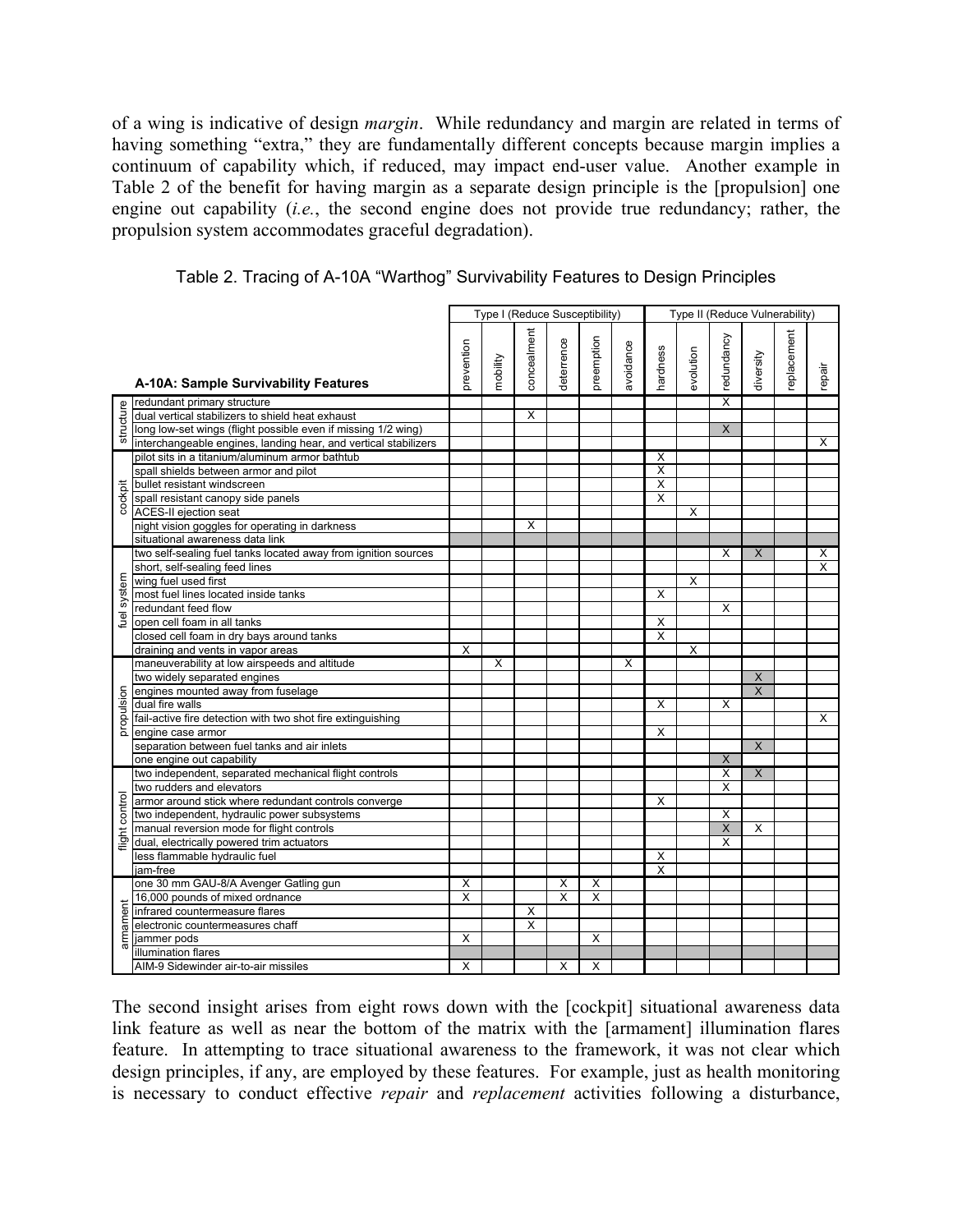situational awareness is a prerequisite for any design principle that involves decision making before or during a disturbance. These active design principles include *prevention*, mobility, deterrence, preemption, avoidance, and evolution. However, situational awareness by itself does not employ any of these principles. Rather, it is an essential activity taken by an internal system agent to inform decision making before actions employing particular design principles are taken. The inability to trace the A-10's situational awareness features to either the design principle set or survivability framework suggests an incompleteness in the generic system-disturbance representation in Figure 2, which includes an ODA loop for the external change agent but not for the internal change agent.

The third insight arises from a closer look at the column under the Type II survivability principle of diversity. As defined in the preliminary design principle set, diversity is characteristic or spatial variation to limit the effectiveness of homogeneous disturbances. This is an extremely broad definition that includes variation in both the properties (i.e., heterogeneity) and locations of system elements  $(i.e.,$  distribution). These are two fundamentally different concepts. The need for a decomposition of the diversity design principle into two separate principles such as a heterogeneity and *distribution* is underscored by the fact that five of the six manifestations of "diversity" in the A-10 survivability features (shaded in grey) employ distribution: [fuel system] two self-sealing fuel tanks located away from ignition sources, [propulsion] two widely separated engines, engines mounted away from fuselage, separation between fuel tanks and air inlets, and [flight control] two independent, separated mechanical flight controls.

The fourth insight gained from examining the A-10 is recognition of the distinction between physical redundancy and functional redundancy. Defined in the preliminary design principles as the duplication of system components to increase reliability, this definition was found to be inapplicable upon considering the survivability feature of [flight control] manual reversion mode of flight controls. Replacing the existing definition of redundancy (based on physical duplication) with a definition based on functional duplication would fix this problem.

### Test #2 – UH-60A Blackhawk Helicopter

The UH-60A Blackhawk is a medium-lift utility or assault helicopter used by the U.S. Army and over 20 military services around the globe. As a tactical transport, the UH-60A lift capability





can accommodate a fully-equipped 11 person infantry squad or a 105 mm Howitzer, its crew of six, and 30 rounds of ammunition (USA 2006). Just as the A-10 was developed to address the vulnerabilities of the Air Force's fixed-wing aircraft in Vietnam, the UH-60A was a direct response to the large number of Army helicopters lost in Southeast Asia between 1963 and 1973. Selected as the winner of the Utility Tactical Transport Aircraft System competition, the UH-60A had a firm design requirement on vulnerability. Figure 5 illustrates some of its vulnerability reduction features,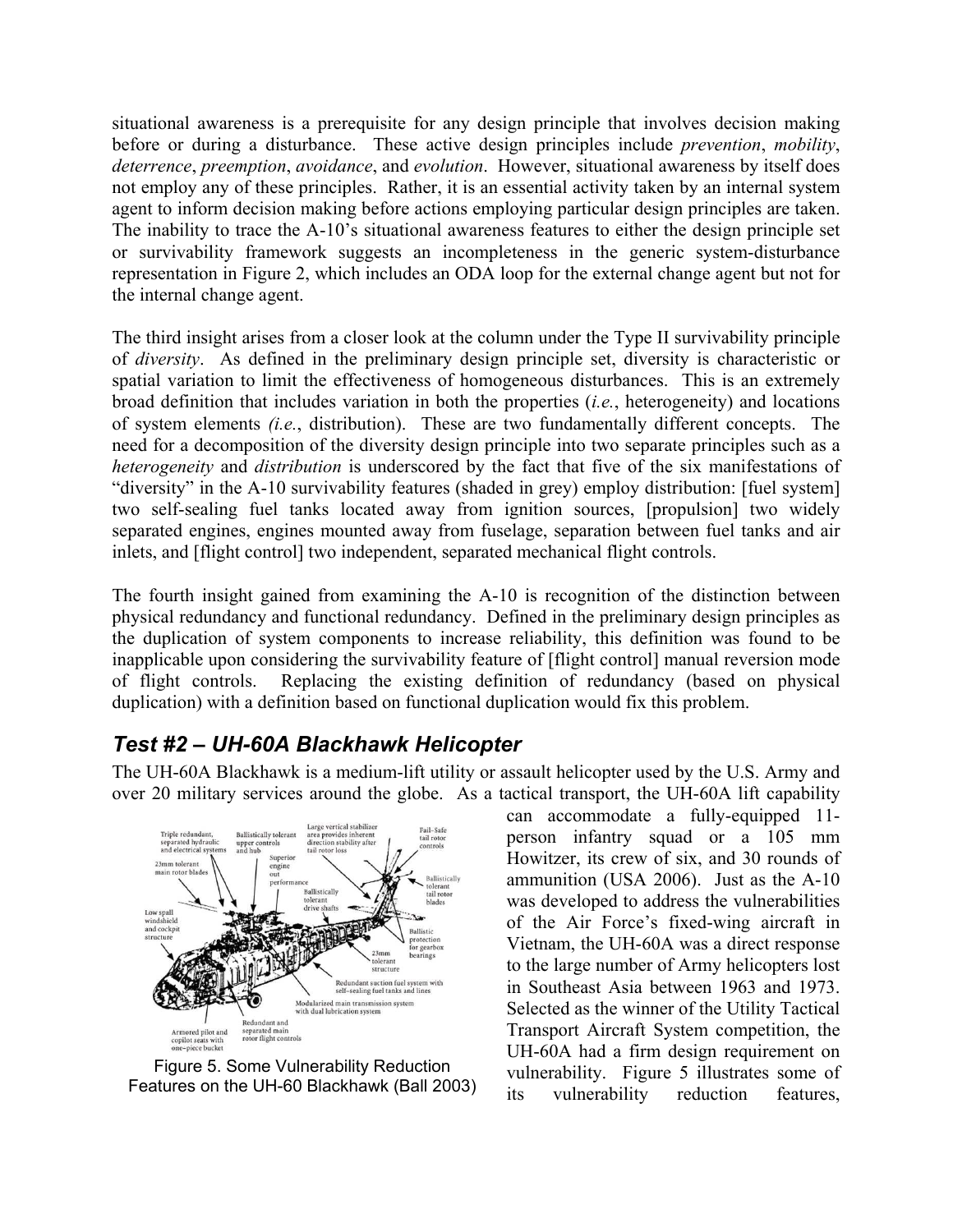including redundant or armored components and systems, a structure tolerant to 23mm shells and designed to progressively crush in the event of a crash, and passive stabilization strategies in the event of a loss of rotor control (Ball 2003).

First introduced into the U.S. Army in 1979, Blackhawk helicopters have served in combat, from the 1983 Grenada invasion to the present day in Iraq. As noted in (Ball and Atkinson 1995), the emphasis on reducing the UH-60A vulnerability paid off in Grenada where the Blackhawk "sustained and survived small arms and 23mm anti-aircraft fire while carrying out its mission of transporting and supporting Army Rangers. Of the 32 Blackhawks used in Grenada, ten were damaged in combat. One helicopter had 45 bullet holes that damaged the rotor blades, fuel tanks, and control systems, yet it still managed to complete its mission."

Table 3 presents the results of tracing UH-60A survivability features to the design principles. With a clear emphasis on vulnerability reduction (Type II survivability), 41 survivability features were identified (Ball and Atkinson 1995; USA 2006) and divided into six areas: rotor blade and drive train, structure, fuel system, propulsion, flight control, and armament. Many insights were revealed while mapping the 41 features to the design principles. Most critically, eight of the UH-60A survivability features were found to be untraceable to the framework. Three potentially new design principles are discussed to account for these discrepancies. Also, problems with mapping five other survivability features were repeats of problems uncovered during the A-10 mapping.

The first row of Table 3, "modularized transmission eliminates exposed high speed shafts and multiple lube systems with exposed oil components," is the first UH-60A survivability feature that does not employ any of the twelve design principles. As a survivability design which reduces vulnerability to a "loss of lubrication" kill mode (Ball and Atkinson 1995), this feature employs a hazard elimination strategy. Hazard elimination, a reduction in the number of system failure modes, is a foundational goal of system safety (and followed by hazard reduction, hazard control, and damage reduction in priority in system safety engineering) (Leveson 1995). However, hazard elimination is not represented in the preliminary set of design principles. This gap is also apparent for the survivability feature of "no cross bearings or lube" in the cross-beam tail rotor drive system. A similar problem is also evident for the survivability feature of [fuel system] short, self-sealing fuel lines. While the ability of the fuel lines to self-seal (and hence reduce the probability of fuel supply depletion kill mode) is recognized as employing the design principle of repair, the shortness of the lines—reducing susceptibility to fires and explosions—is not traced to any of the design principles. Integrating across these three examples, the first unique insight from the UH-60A is a need for a design principle of failure mode reduction.

The second unique insight from the UH-60A stems from five untraceable survivability features: [rotor blade and drive train] (1) non-catastrophic failure allows autorotation (*i.e.*, forward momentum of helicopter provides some lift by spinning main rotor in the event engine failure), (2) large vertical tail with long boom provides anti-torque in forward flight (i.e., forward momentum provides some yaw control if tail rotor is lost), (3) damaged parts of tail rotor thrown away from helicopter, [flight control] (4) tail rotor is stable if pitch rod is severed, and (5) spring drives tail rotor blades to fixed pitch setting if control signal lost. Each of these survivability features leverage "the physics of the incipient failure" to prevent or delay the failure mode (Clausing and Frey 2005). From a functional perspective, the underlying principle employed by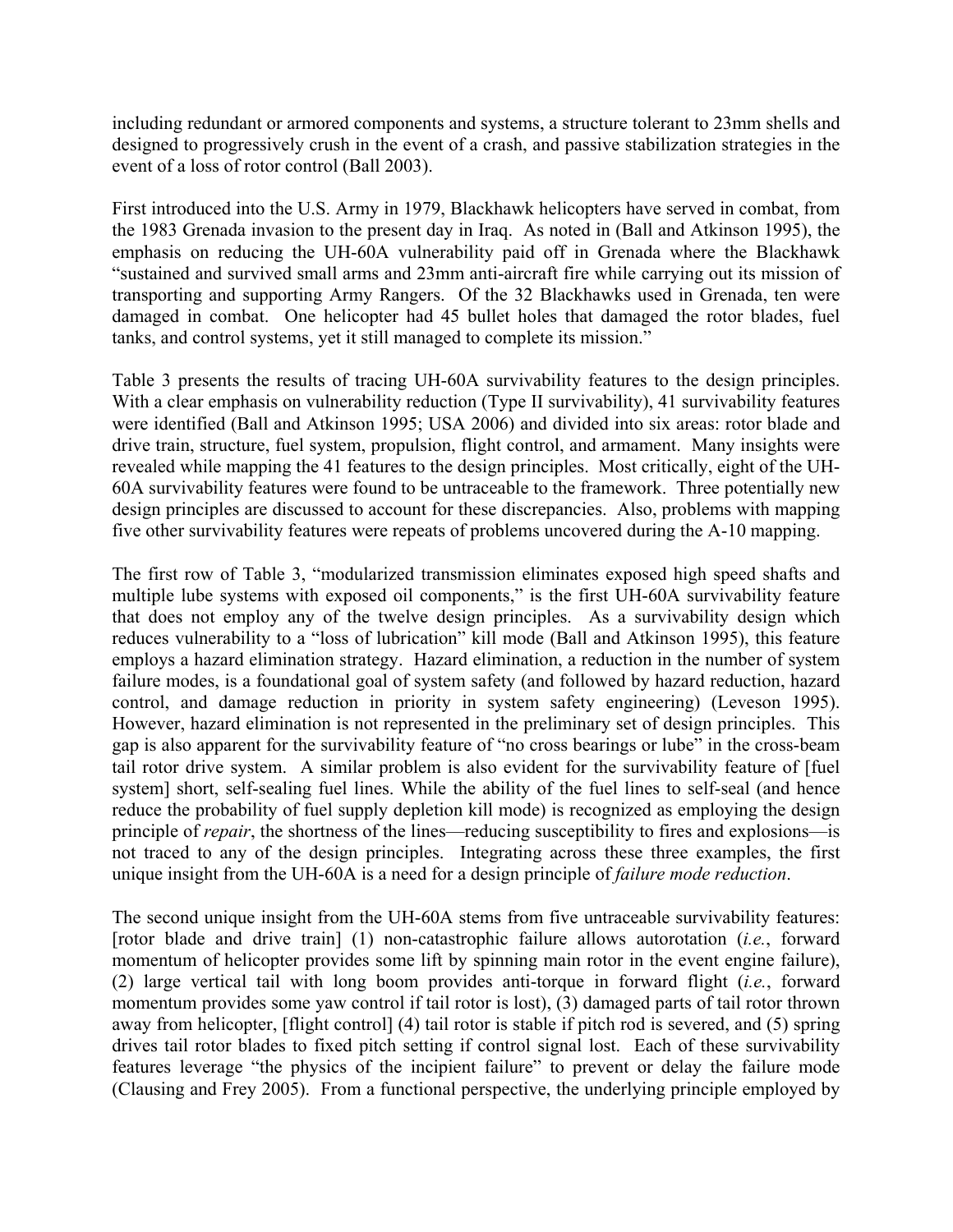each of these five survivability features is an elimination of immediate danger by automatically compensating for failure (i.e., a fail-safe design).

Two problematic UH-60A feature mappings inform the third unique insight: the need for containment as a new Type II design principle. By incorporating the survivability feature of [flight control] quick disconnects and leak isolation valves, the Blackhawk reduces the probability of a hydraulic fluid fire by containing the propagation of failure (Ball and Atkinson 1995). This containment principle, which fits within the system safety technique of hazard control, is also employed by the incorporation of shaft supports that provide damping of a damaged shaft [rotor blade and drive train] to protect the overall structural integrity. As with many systems with high-energy transfers, helicopters are tightly-coupled and highly-tuned systems  $(i.e., they exhibit impedance matching)$  in order to maximize efficiency. A vulnerability of such systems is the tendency for failures to rapidly propagate. The UH-60A clearly incorporates the principle of containment to limit the propagation of such failures.

|             |                                                                               |            |          | Type T (Request Susceptibility) |            |                         |           |          |           | Type if (Request vullerability) |                         |             |                         |
|-------------|-------------------------------------------------------------------------------|------------|----------|---------------------------------|------------|-------------------------|-----------|----------|-----------|---------------------------------|-------------------------|-------------|-------------------------|
|             | UH-60A: Sample Survivability Features                                         | prevention | mobility | concealment                     | deterrence | preemption              | avoidance | hardness | evolution | redundancy                      | diversity               | replacement | repair                  |
|             | modularized transmission (eliminates exposed shaft and lube system)           |            |          |                                 |            |                         |           |          |           |                                 |                         |             |                         |
| train       | operates 1+ hours after loss of all oil                                       |            |          |                                 |            |                         |           | X        |           | $\mathsf{X}$                    |                         |             |                         |
|             | noncatastrophic failure allows autorotation                                   |            |          |                                 |            |                         |           |          |           |                                 |                         |             |                         |
| drive       | rotor blades tolerant to high-explosive incendiary (HEI) projectile           |            |          |                                 |            |                         |           | X        |           |                                 |                         |             |                         |
|             | elastomeric hub with no lube, tolerant to HEI projectiles                     |            |          |                                 |            |                         |           | X        |           |                                 |                         |             |                         |
| and<br>Fi   | large vertical tail with long boom provides anti-torque in forward flight     |            |          |                                 |            |                         |           |          |           |                                 |                         |             |                         |
|             | shaft supports provide damping for damaged shaft                              |            |          |                                 |            |                         |           | X        |           |                                 |                         |             |                         |
|             | no bearings or lube in cross-beam rotor                                       |            |          |                                 |            |                         |           |          |           |                                 |                         |             |                         |
| rotor blade | tail rotor blades ballistically tolerant                                      |            |          |                                 |            |                         |           | X        |           |                                 |                         |             |                         |
|             | damaged parts of tail rotor thrown away from helicopter                       |            |          |                                 |            |                         |           |          |           |                                 |                         |             |                         |
|             |                                                                               |            |          |                                 |            |                         |           |          |           |                                 |                         |             |                         |
|             | crashworthy armored seats and retention system                                |            |          |                                 |            |                         |           | Х        |           |                                 |                         |             |                         |
|             | shatterproof cockpit window                                                   |            |          |                                 |            |                         |           | X        |           |                                 |                         |             |                         |
| structure   | minimum-spall materials used in cockpit                                       |            |          |                                 |            |                         |           | X        |           |                                 |                         |             |                         |
|             | kevlar armor to stop HEI fragments                                            |            |          |                                 |            |                         |           | X        |           |                                 |                         |             |                         |
|             | airframe progressively crushes on impact                                      |            |          |                                 |            |                         |           | X        |           |                                 |                         |             |                         |
|             | protective armor withstands hits from 23mm shells                             |            |          |                                 |            |                         |           | X        |           |                                 |                         |             |                         |
|             | two self-sealing/crashworthy tanks located away from ignition sources         |            |          |                                 |            |                         |           |          |           | X                               | X                       |             | X                       |
|             | short, self-sealing feed lines                                                |            |          |                                 |            |                         |           |          |           |                                 |                         |             | X                       |
| system      | engine-mounted suction pumps                                                  |            |          |                                 |            |                         |           |          |           |                                 |                         |             | X                       |
|             | cross feed capability                                                         |            |          |                                 |            |                         |           |          |           | X                               |                         |             |                         |
| lel         | closed cell foam around tanks                                                 |            |          |                                 |            |                         |           | X        |           |                                 |                         |             |                         |
|             | hydrodynamic tolerant fuel tanks                                              |            |          |                                 |            |                         |           | X        |           |                                 |                         |             |                         |
|             | maneuverability                                                               |            | X        |                                 |            |                         | X         |          |           |                                 |                         |             |                         |
|             | two widely separated engines                                                  |            |          |                                 |            |                         |           |          |           |                                 | $\overline{\mathsf{x}}$ |             |                         |
|             | titanium fire walls                                                           |            |          |                                 |            |                         |           | X        |           |                                 |                         |             |                         |
| propulsion  | fire detection with two shot fire extinguishing                               |            |          |                                 |            |                         |           |          |           |                                 |                         |             | $\overline{\mathsf{x}}$ |
|             | widely separated engine to transmission input modules                         |            |          |                                 |            |                         |           |          |           |                                 | X                       |             |                         |
|             | no fuel ingestion                                                             |            |          |                                 |            |                         |           | X        |           |                                 |                         |             |                         |
|             | good one engine out capability                                                |            |          |                                 |            |                         |           |          |           | $\overline{X}$                  |                         |             |                         |
|             | two independent, separated mechanical controls with disconnects               |            |          |                                 |            |                         |           |          |           | X                               | X                       |             |                         |
|             | tail rotor is stable if pitch rod is severed                                  |            |          |                                 |            |                         |           |          |           |                                 |                         |             |                         |
| contro      | spring drives tail rotor blades to fixed pitch setting if control signal lost |            |          |                                 |            |                         |           |          |           |                                 |                         |             |                         |
|             | controls are ballistically tolerant                                           |            |          |                                 |            |                         |           | X        |           |                                 |                         |             |                         |
|             | two independent, separated, and shielded hydraulic power subsystems           |            |          |                                 |            |                         |           |          |           | X                               | X                       |             |                         |
| flight      | third electrically driven backup power subsystem                              |            |          |                                 |            |                         |           |          |           | X                               | X                       |             |                         |
|             | quick disconnects and leak isolation valves                                   |            |          |                                 |            |                         |           |          |           |                                 |                         |             |                         |
|             | less flammable hydraulic fuel                                                 |            |          |                                 |            |                         |           | X        |           |                                 |                         |             |                         |
|             | two door-mounted 7.62mm machine guns                                          | X          |          |                                 | X          | X                       |           |          |           |                                 |                         |             |                         |
|             | infrared jamming flares                                                       |            |          | X                               |            |                         |           |          |           |                                 |                         |             |                         |
| armament    | chaff dispenser                                                               |            |          | X                               |            |                         |           |          |           |                                 |                         |             |                         |
|             | missiles and rockets                                                          | X          |          |                                 | X          | $\overline{\mathsf{x}}$ |           |          |           |                                 |                         |             |                         |
|             |                                                                               |            |          |                                 |            |                         |           |          |           |                                 |                         |             |                         |

Table 3. Tracing of UH-60A Blackhawk Survivability Features to Design Principles

Type I (Reduce Susceptibility) Type II (Reduce Vulnerability)

 $\overline{\phantom{0}}$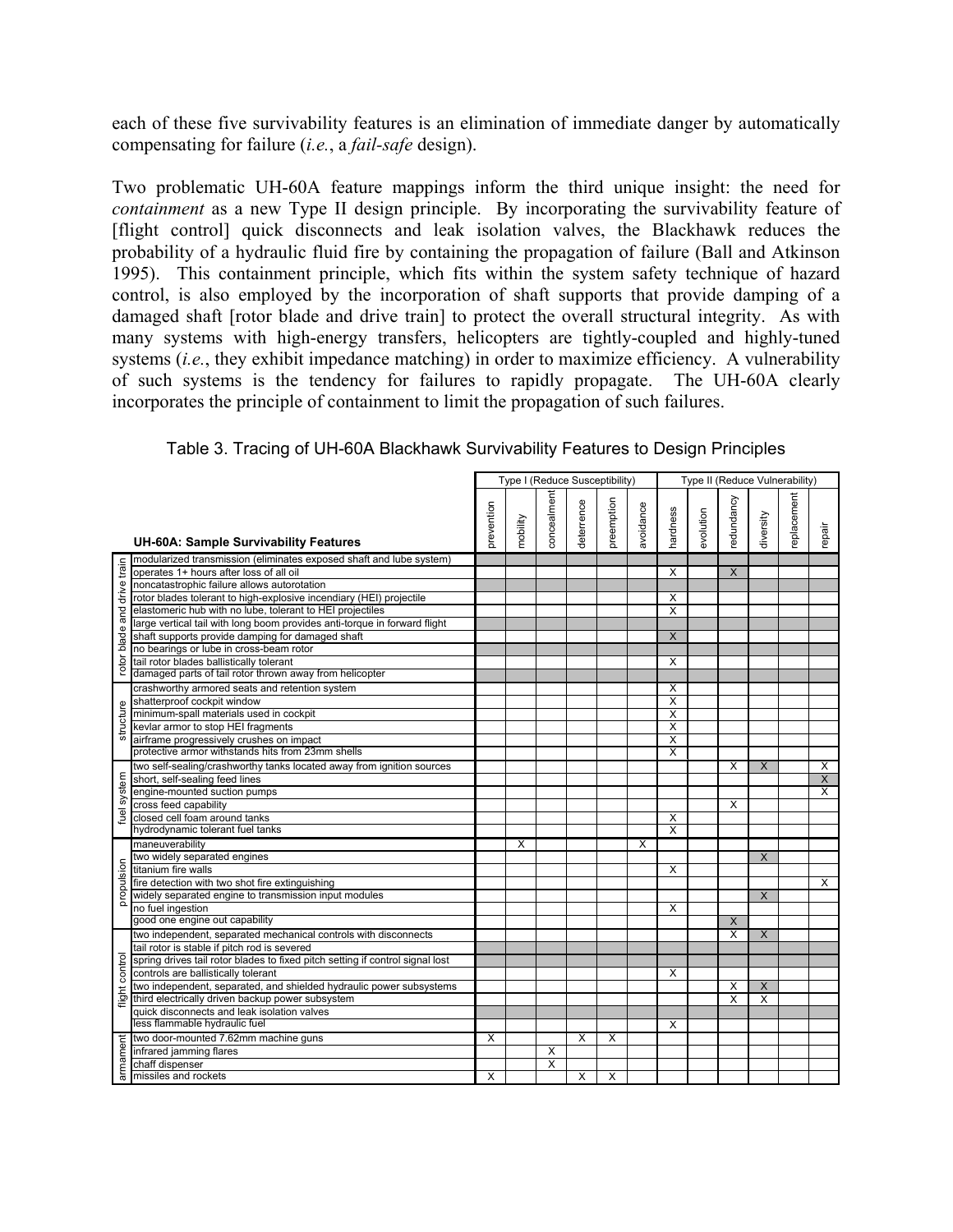In addition to the three unique insights uncovered above, the Blackhawk test case also exposed two problematic aspects of the preliminary survivability framework that were previously discussed in the A-10 test case: (1) the need to decompose the design principle of diversity into heterogeneity and *distribution* and (2) the need to distinguish between *redundancy* and *margin*. Five UH-60A examples of the diversity distinction include the survivability features of [fuel system] two self-sealing/crashworthy tanks located away from ignition sources, [propulsion] two widely separated engines, widely separated engine to transmission input modules, [flight control] two independent, separated mechanical controls with disconnects, and two independent, separated, and shielded hydraulic power subsystems. Two examples of the redundancy/margin distinction include [rotor blade and drive train] operates 1+ hours after loss of all oil and [propulsion] good one engine out capability.

#### **Results**

In developing a set of general survivability design principles, there is an inherent tension among competing desires for clarity, mutual independence, collective exhaustiveness, and maintaining a tractable number of principles. The process of attempting to trace the survivability features of

the A-10A combat aircraft and UH-60A Blackhawk helicopter to the existing design principles was a strong driver against minimizing the size of the set. Not all of the survivability features of the A-10A and UH-60A were successfully mapped to the existing survivability framework and design principles. The size of the set of Type II design principles was expanded by five and limitations with the survivability framework and definitions of

| Table 4. Seven Insights form A-10 and UH-60 Test Cases |  |  |  |  |  |
|--------------------------------------------------------|--|--|--|--|--|
|--------------------------------------------------------|--|--|--|--|--|

|              | <b>Problem</b>                                                                                | <b>Implication</b>                                                  |
|--------------|-----------------------------------------------------------------------------------------------|---------------------------------------------------------------------|
| 1            | Survivability features that employ design margin<br>are untraced (A-10, UH-60)                | Add new Type II design principle<br>of margin                       |
| $\mathbf{2}$ | Situational awareness features do not employ<br>any existing design principles (A-10)         | Add ODA loop to internal change<br>agent in survivability framework |
| 3            | Imprecise definition of diversity - includes both<br>characteristic and spatial (A-10, UH-60) | Decompose diversity into<br>heterogeneity and distribution          |
| 4            | Redundancy definition is physically constructed<br>$(A-10)$                                   | Define redundancy functionally                                      |
| 5            | Survivability features that reduce the number of<br>system failure modes are untraced (UH-60) | Add new Type II design principle<br>of failure mode reduction       |
| 6            | Survivability features employing "physics-of-<br>failure" are untraced (UH-60)                | Add new Type II design principle<br>of fail-safe                    |
|              | Survivability features that limit or slow the<br>propagation of failures are untraced (UH-60) | Add new Type II design principle<br>of containment                  |

some design principles were discovered (Table 4). The implications of each of the problems enumerated in Table 4 need to be considered for validating and improving the proposed set of design principles and survivability framework.

## **Synthesis**

Integrating the results of the inductive mappings of the A-10 and UH-60 into the existing theory requires an expansion of the survivability framework (Figure 2) and design principle set (Table 1). While changes to the design principles were an expected outcome of the empirical tests, changes to the generic representation of system-disturbance interactions were not anticipated.

For the survivability framework, the inability to trace the A-10 survivability features relating to situational awareness exposed a missing element: an observe, decide, act loop for the internal change agent. An ODA loop is essential for modeling the process of a system operator utilizing active survivability principles. Whether employing human-in-the-loop or artificial control, the abilities to receive information regarding system and environmental conditions and to make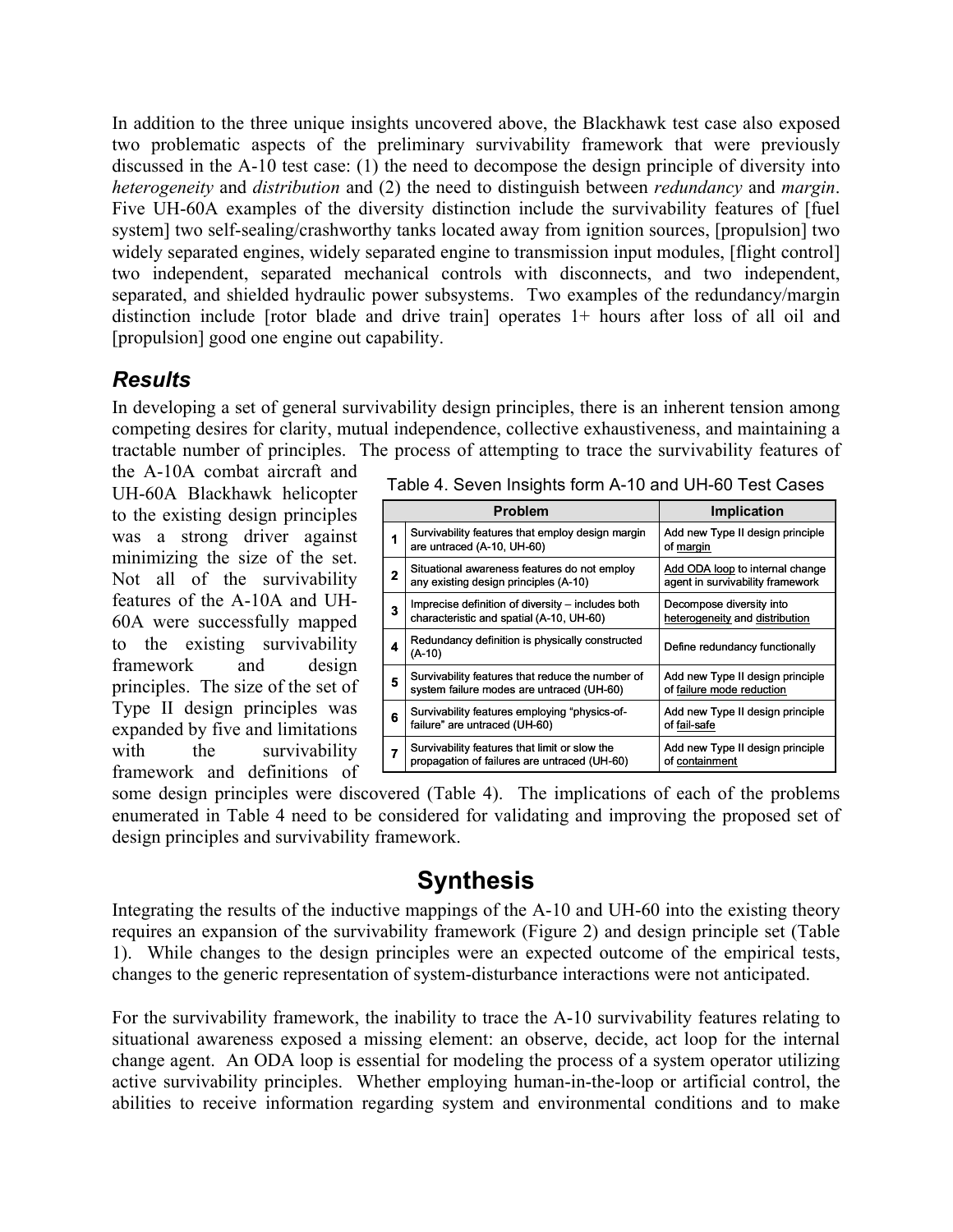decisions with such information are prerequisites for taking action. Although the presence of an ODA loop for the internal change agent was recognized in the initial construction of the survivability framework, it was (mistakenly) excluded from the generic system-disturbance representation (based on an assumption that it would not be useful in the enumeration of design principles).

|      |               | Table 5. Revised Set of Survivability Design<br><b>Principles</b>            |          | observe        | decide     |                           | act                                       | Cycle of external change agent<br>(intelligent disturbance) |          |
|------|---------------|------------------------------------------------------------------------------|----------|----------------|------------|---------------------------|-------------------------------------------|-------------------------------------------------------------|----------|
|      |               | <b>Type I (Reduce Susceptibility)</b>                                        |          | V(t)           |            |                           |                                           |                                                             |          |
| 1.1  | prevention    | suppression of a future or potential future disturbance                      |          |                |            |                           |                                           |                                                             |          |
| 1.2  | mobility      | relocation to avoid detection by an external change agent                    |          |                | $V_{x}$    |                           |                                           |                                                             |          |
| 1.3  | concealment   | reduction of the visibility of a system from an external change agent        |          |                |            |                           |                                           |                                                             |          |
| 1.4  | deterrence    | dissuasion of a rational external change agent from committing a disturbance |          |                |            |                           | $V_{e}$                                   |                                                             |          |
| 1.5  | preemption    | suppression of an imminent disturbance                                       | Epoch 1a |                |            |                           | Epoch <sub>2</sub>                        | Epoch 1b                                                    | time     |
| 1.6  | avoidance     | maneuverability away from disturbance                                        |          | 1.1 prevention |            |                           | 2.1 hardness                              | 2.10 replacement                                            |          |
|      |               | <b>Type II (Reduce Vulnerability)</b>                                        |          |                |            | $\epsilon$                |                                           |                                                             |          |
| 2.1  | hardness      | resistance of a system to deformation                                        |          |                |            | emptio<br>$\frac{16}{16}$ | 2.2 redundancy                            | 2.11 repair                                                 |          |
| 2.2  | redundancy    | duplication of critical system functions to increase reliability             |          |                |            | ğ                         | 2.3 margin                                |                                                             |          |
| 2.3  | margin        | allowance of extra capability for maintaining value delivery despite losses  |          |                |            |                           | 2.4 heterogeneity                         |                                                             |          |
| 2.4  | heterogeneity | variation in system elements to mitigate homogeneous disturbances            |          | 1.2 mobility   |            | 8                         | 2.5 distribution                          |                                                             | original |
| 2.5  | distribution  | separation of critical system elements to mitigate local disturbances        |          | 1.3            | 1.4        | oidan                     | 2.6 failure mode<br>reduction             |                                                             | modified |
| 2.6  | failure mode  | elimination of system hazards through intrinsic design: substitution,        |          | concealment    | deterrence |                           |                                           |                                                             | new      |
|      | reduction     | simplification, decoupling, and reduction of hazardous materials             |          |                |            | 'n.<br>G.                 | 2.7 fail-safe                             |                                                             |          |
| 2.7  | fail-safe     | prevention or delay of degradation via physics of incipient failure          |          |                |            |                           | 2.8 evolution                             |                                                             |          |
| 2.8  | evolution     | alteration of system elements to reduce disturbance effectiveness            |          |                |            |                           | 2.9 containment                           |                                                             |          |
| 2.9  | containment   | isolation or minimization of the propagation of failure                      |          |                |            |                           |                                           |                                                             |          |
| 2.10 | replacement   | substitution of system elements to improve value delivery                    |          |                |            |                           |                                           |                                                             |          |
| 2.11 | repair        | restoration of system to improve value delivery                              |          |                |            |                           | Figure 6. Mapping of Design Principles to |                                                             |          |
|      |               |                                                                              |          |                |            |                           | Disturbance Lifecycle (revised)           |                                                             |          |

Comparing Table 1 to Table 5 shows the extensive modifications required of the Type II survivability set to accommodate the results of the empirical tests: the revision of the definition of redundancy (2.2); the decomposition of diversity into the design principles heterogeneity (2.4) and distribution (2.5); the distinction drawn between redundancy and margin (2.3); and the addition of the design principles of failure mode reduction (2.6), fail-safe (2.7), and containment (2.9). While heterogeneity, distribution, and margin are specializations of the original set of design principles, failure mode reduction, fail-safe, and containment are fundamentally new design principles which were excluded from the preliminary framework. These modifications are valuable for helping systems engineers consider a larger set of survivability techniques. Additionally, capturing the subtle functional differences among design principles may expand the design space enumerated from form-function mapping in conceptual design. Figure 6 depicts the time intervals during which each of the seventeen design principles may positively affect value delivery during a disturbance lifecycle. Principles enhancing Type I survivability add value before a disturbance impacts a system while Type II principles add value following a disturbance impact.

Given the extensive modifications required of the preliminary survivability framework and design principles following two empirical tests, an obvious next step is to conduct more empirical tests of existing systems. Recognizing that both the A-10A and UH-60A were designed for low vulnerability—and that every design principle modification involved Type II survivability—it is especially important to explore systems designed for low susceptibility to target validation in the Type I design principles. Furthermore, future empirical tests might extend beyond the discipline of survivability engineering and the aerospace domain. Interdisciplinary research, incorporating safety and security engineering, might enable the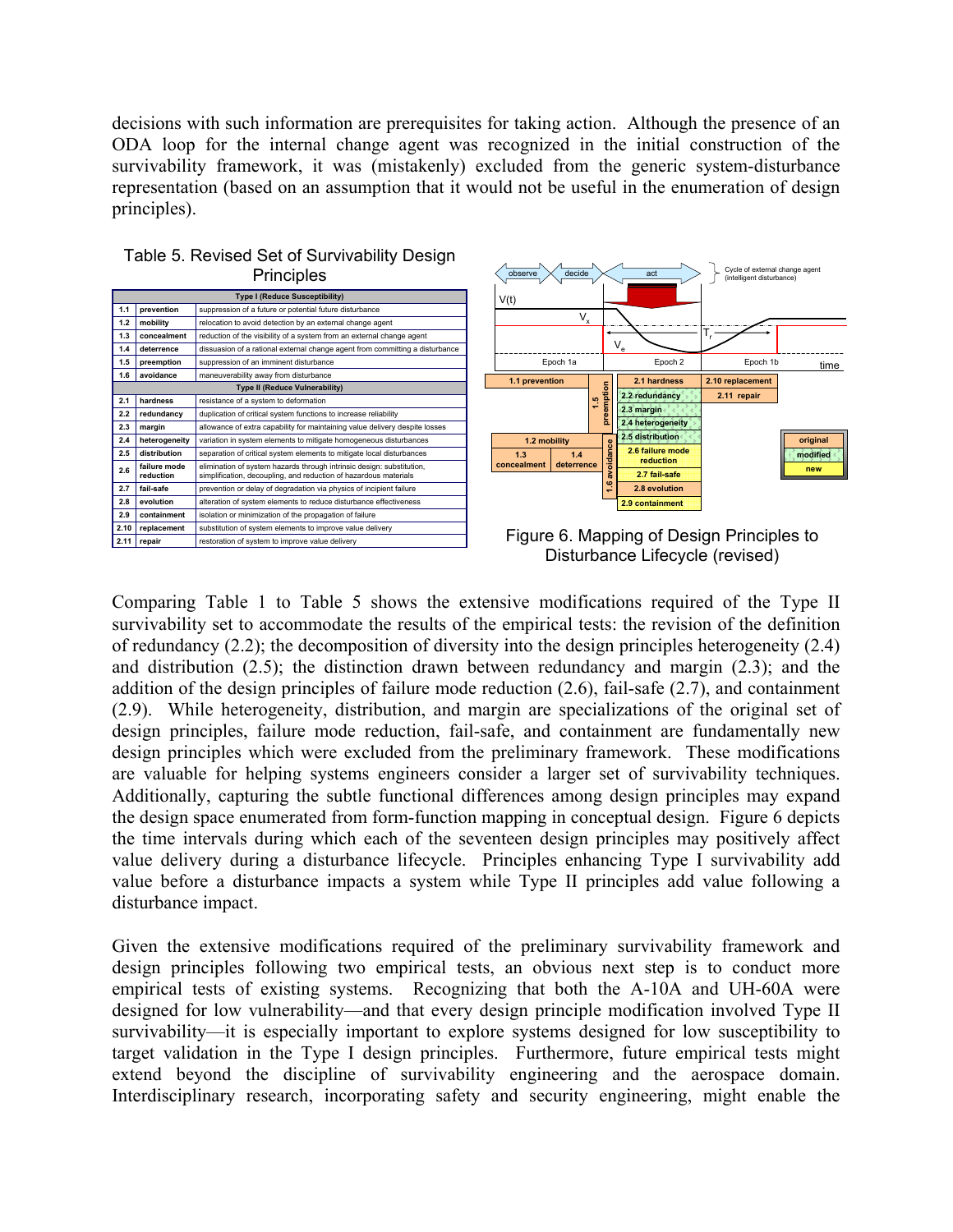application of existing architectural approaches to new areas. For example, the design principle of failure mode reduction—the elimination of system failure modes through substitution, simplification, decoupling, and reduction of hazardous materials or conditions—employs the same techniques as hazard reduction in system safety engineering (Leveson 1995). Exploring highly survivable systems outside of the aerospace domain, such as biological systems or resilient computer networks, might reveal similar insights (e.g., design principle of containment analogous to employment of tourniquets in emergency bleeding control).

As more systems are inductively mapped to the design principles, an opportunity to construct a morphological matrix of potential survivability features for each design principle presents itself. Inverting the bottom-up mapping of features to principles, such a top-down analysis integrated across multiple systems might be a powerful tool for system architects to consider a large set of survivability features for each phase in the lifecycle of a disturbance.

## **Conclusion**

The process of tracing survivability features of real systems to the design principles and the subsequent improvements made to the theory illustrate the value of empirical research in systems engineering. As a first step, development of the survivability framework and principles benefited from a deductive approach that emphasized abstract concepts and theoretical relationships. Following generation of a set of hypotheses *(i.e.*, the original twelve design principles), an experiment was conducted (i.e., tracing of survivability features of existing systems to design principles). Based on the results of the experiment, a new set of hypotheses were proposed (*i.e.*, new set of seventeen design principles) for subsequent testing. By attempting to validate the preliminary survivability framework using inductive methods, this paper successfully applied concrete empirical evidence from the A-10A and UH-60A, revealing insights for a more general theory of survivable system architecture.

The scope of this paper—the refinement of a set of design principles for survivable system architectures—addresses one aspect of an integrated effort to improve the articulation, evaluation, and implementation of survivability during the conceptual design of engineering systems. A next step of the research will involve the construction of a quantitative implementation of the design principles into a simulation-based dynamic tradespace exploration approach for comparing designs on the basis of their survivability. The design principles will be used to expand the set of system design trade-offs under consideration. Future work will address the need for improvements in evaluating survivability as a stochastic dependent variable and developing metrics for survivability in dynamic tradespaces.

## Acknowledgements

Funding for this work was provided by the Systems Engineering Advancement Research Initiative (SEAri), a consortium of systems engineering leaders from industry, government, and academia; and the Program on Emerging Technologies (PoET), an interdisciplinary research effort of the National Science Foundation at MIT.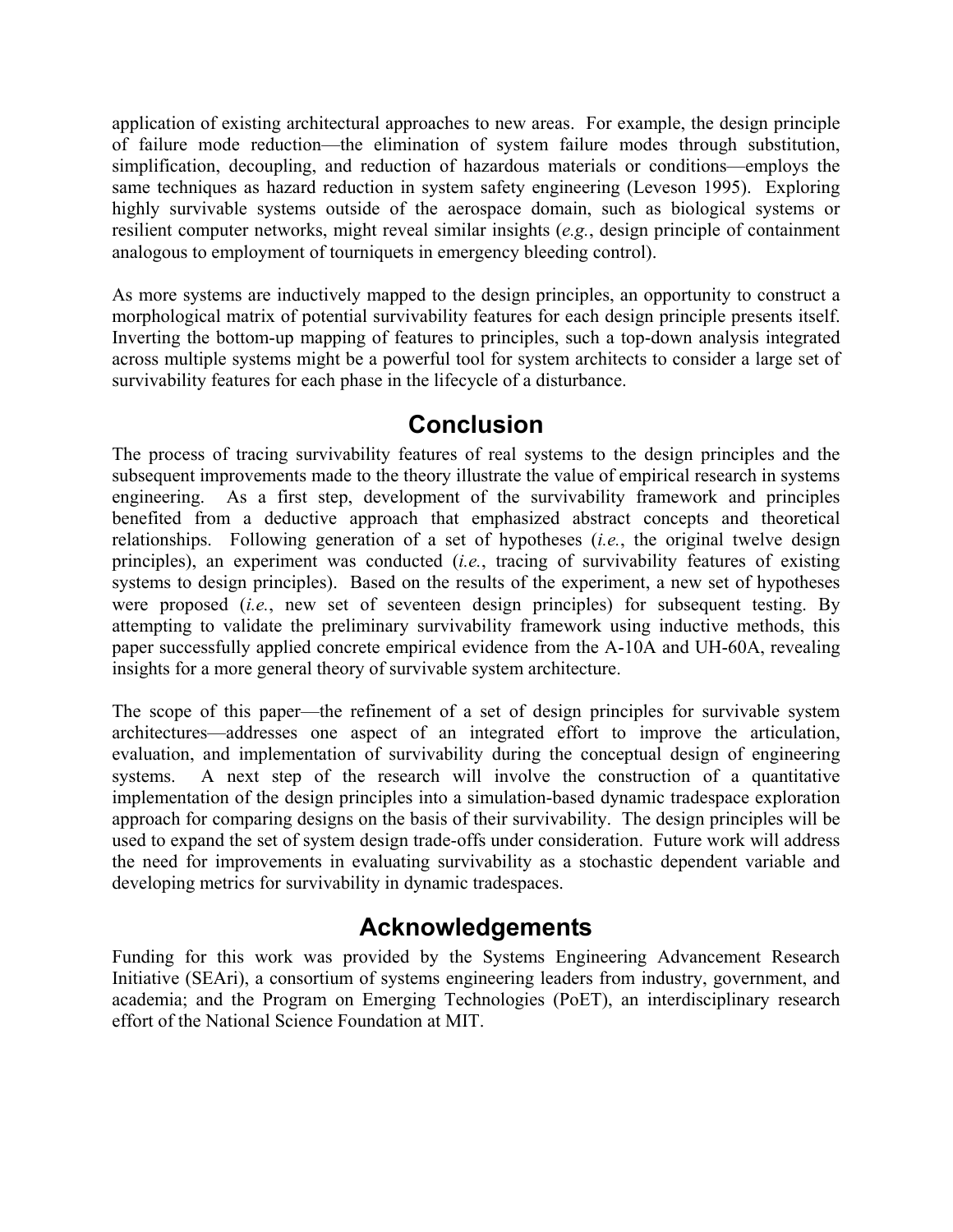#### References

- Abraham, S. and R. Efford (2004). "Final Report on the August 14th Blackout in the United States and Canada." U.S.-Canada Power System Outage Task Force.
- Ball, R. (2003). The Fundamentals of Aircraft Combat Survivability Analysis and Design. Reston, American Institute of Aeronautics and Astronautics.
- Ball, R. and D. Atkinson (1995). "A History of the Survivability Design of Military Aircraft." 36th AIAA Structures, Structural Dynamics and Materials Conference, New Orleans, LA.
- Clausing, D. and D. Frey (2005). "Improving System Reliability by Failure-Mode Avoidance Including Four Concept Design Strategies." Systems Engineering, 8(3): 245-261.
- Covault, C. (2007). "Space Control: Chinese anti-satellite weapon test will intensify funding and global policy debate on the military uses of space." Aviation Week and Space Technology, 22 January 2007, pp. 24-25.
- de Weck, O., R. de Neufville and M. Chaize (2004). "Staged Deployment of Communications Satellite Constellations in Low Earth Orbit." Journal of Aerospace Computing, Information, and Communication, 1(3): 119-136.
- Frey, D. and C. Dym (2006). "Validation of Design Methods: Lessons from Medicine." Research in Engineering Design, 17: 45-57.
- Fricke, E. and A. Schulz (2005). "Design for Changeability (DfC): Principles to Enable Changes in Systems Throughout Their Entire Lifecycle." Systems Engineering, 8(4): 342-359.
- Hollnagel, E., D. Woods and N. Leveson (2006). Resilience Engineering: Concepts and Precepts. Hampshire, UK, Ashgate.
- Kean, T., L. Hamilton, R. Ben-Veniste, B. Kerrey, F. Fielding, J. Lehman, J. Gorelick, T. Roemer, S. Gorton and J. Thompson (2004). National Commission on Terrorist Attacks Upon the United States, Washington D.C.
- Knabb, R., J. Rhome and D. Brown (2005). "Tropical Cyclone Report: Hurricane Katrina." National Hurricane Center.
- Leveson, N. (1995). Safeware: System Safety and Computers. Boston, Addison-Wesley.
- McManus, H. and D. Hastings (2006). "A Framework for Understanding Uncertainty and its Mitigation and Exploitation in Complex Systems." IEEE Engineering Management Review, 34(3): 81-94.
- Neuman, W. (2006). Social Research Methods. Boston, Pearson.
- Neumann, P. (2000). "Practical Architectures for Survivable Systems and Networks." Prepared by SRI International for the U.S. Army Research Laboratory.
- Nilchiani, R. and D. Hastings (2007). "Measuring the Value of Flexibility in Space Systems: A Six-Element Framework." Systems Engineering, 10(1): 26-44.
- Osinga, F. (2006). Science, Strategy and War: The Strategic Theory of John Boyd. London, UK, Routledge.
- Richards, M., D. Hastings, D. Rhodes and A. Weigel (2007). "Defining Survivability for Engineering Systems." 5th Conference on Systems Engineering Research, Hoboken, NJ.
- Richards, M., A. Ross, D. Hastings and D. Rhodes (2007). "Design Principles for Survivable System Architecture." 1st IEEE Systems Conference, Honolulu, HI.
- Ross, A. (2006). "Managing Unarticulated Value: Changeability in Multi-Attribute Tradespace Exploration." Doctoral dissertation, Engineering Systems Division, Massachusetts Institute of Technology, Cambridge, MA.